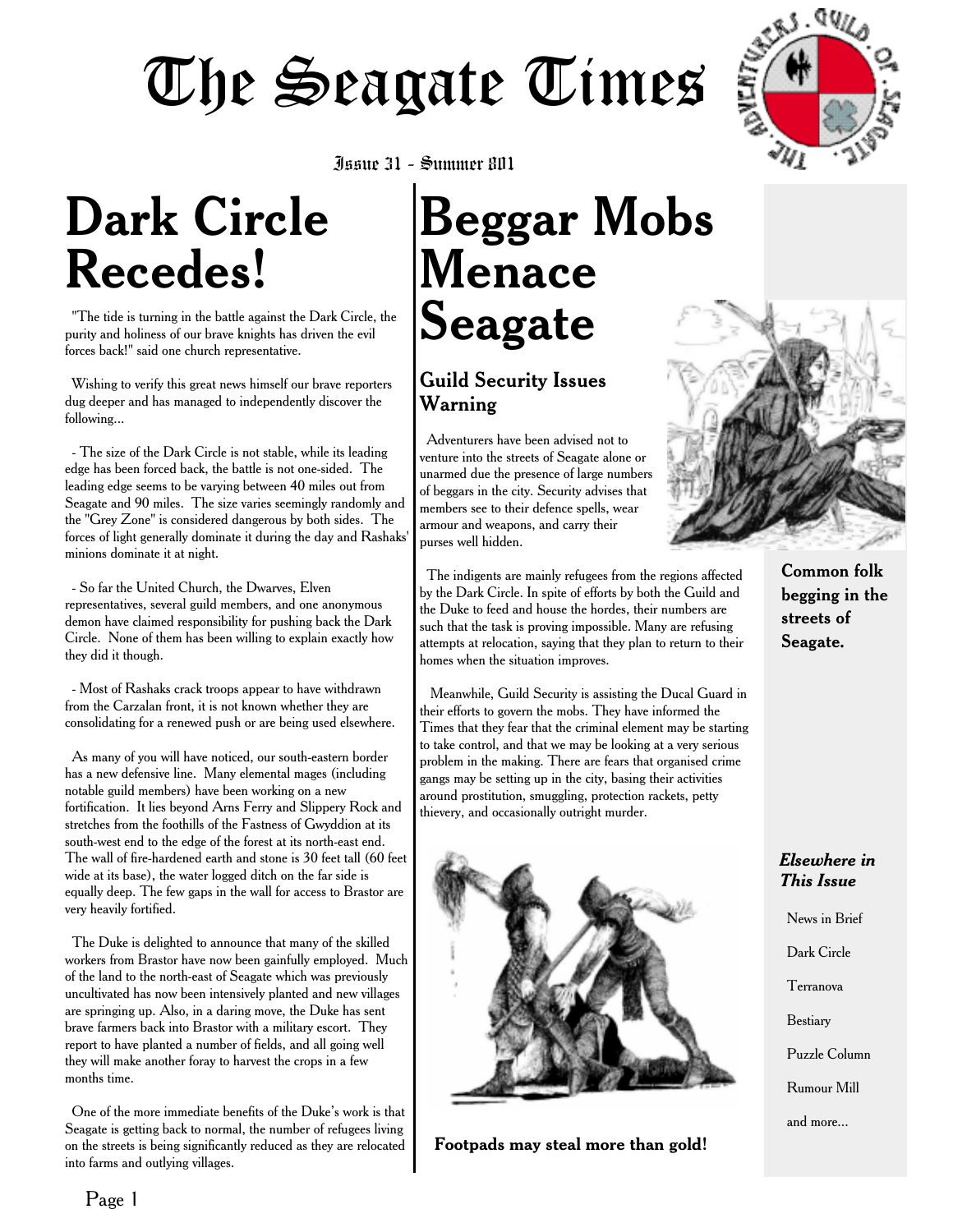## **News in Brief**

#### Trio of Demons Smited

A recent Seagate Adventurers Guild party employed and led by Sir Christopher Reynard, succeeded in their quest to rescue fellow demon hunter, Sir Robert of Dumar, a Michaeline Knight. Sir Robert and his three knight companions were questing for a holy item, when waylaid by the demons Bathin - The Pale Duke (mind mage), Naberius - The Valiant Marquis (mind mage appearing as a black crane), and Gremory - The Duke of Songs (assassin illusionist appearing as a beautiful woman). The motive of this demonic attack was apparently pre-emptive, since Sir Robert has quite a reputation as a demon slayer.

> A titan called Astria happened upon this slaughter and with her penchant for Justice, directed Sir Robert's soul to her spiritual plane of power, Hades, rather than to the seventh plane of Hell, as was the demons' intent. However, the demons kept Sir Robert's body, encased in crystal, in a cave. His companion knights were also slain and became undead skeletons to help guard his body.

> Sir Christopher and his party were in search of Sir Robert at the instigation of the Archbishop of Novalar (head of the Michaeline Church of the Western Kingdom). With the help of Astria they journeyed to Hades and rescued Sir Robert's soul, before heading into the

cave to take out the demons, their two E&E devils, and the skeletal knights. This was a successful operation - only the demon Gremory leaving of his own volition, threatening to return for his revenge upon some party members. Some exquisite harp playing on Sir Christopher's part, magically opened the crystal to allow the removal of Sir Robert's body. Sir Robert has returned to Mordeaux and is now recovering well from his "slight illness".

#### Tax Rates Reduced!

In recognition and appreciation of the work the guild and its members have done in combating the Dark Circle, the Duke has announced that the Guild Tax rate is restored to 10%. The Duke is certain that with the Guild's continued assistance the Dark Circle will soon be vanquished.

#### Bear Hunt Successful

by Rochelle (Loxi) de Marques

A Guild party was employed by Timothy the Border Collie to go out and kill a bear. As it happened, Timmy proved to be Timothy the Celestial mage, and the bear was Nicola, his sister. To cut a short story even shorter, the party traipsed up hill and down dale, across fields and through marshes, to find Nicola and collect some rare herbs.

It was learned that the hapless siblings had been victims in a magical fight, and had fallen under a death curse, trapping Nicola in her bear form, and turning Timothy into a dog.

Along the way the party heard Anook's description of various from his home country. Here is Rowan's artistic impression of a seal:



A seal - a pig that lives in water with fins and a fishy, not curly, tail.

Part of the adventure called for a special golem to carry the special herbs. Here is Rowan's drawing of Brundar's Potbelly Rag and String Golems:



Flower Pot Golems

### **Charity Finds a Home**

Early in the spring, several hundred refugees from the Dark Circle embarked on ships from Seagate harbour to settle in Larkmoor, in the duchy of Volar.

The bulk of the refugees were formerly inhabitants of the village of Charity in Brastor. They had fled to Seagate through the enchanted forest of Brastor when the Dark Circle engulfed Brastor, with the aid of a small group of Seagate adventurers. Just short of freedom, in the form of a rune portal, an attack by gargoyles and a harpy captured and enslaved the able-bodied men and Anathea, the village witch and guild member. Some of the villagers fled to their presumed deaths in the enchanted forest, but most were able to proceed to the rune portal and freedom. Guild adventurers later recovered and cured several petrified children lost during the exodus through the enchanted forest and rescued the enslaved villagers.

The town of Larkmoor in Volar has had good relations with the guild for several years. Most notably, the surrounding estates had been under a curse of eternal winter, which was recently broken by a guild party. It is for this reason that there is unoccupied arable land to support the relocated village of Charity, and not because of the appetites of the local shapechanger gentry. Several guild members have holdings in Larkmoor.

The refugees travelled by ocean ship, river barge and foot to reach Larkmoor, the journey taking three weeks. A crop has been planted, but they are mostly still living in tents. A pleasant sequel to the migration was the ordination of Anathea into the service of Ephrael (the angel of fertility, subordinate to Raphael) in the County capital of Aviece at Eostre.



#### **Sir Robert of Dumar in action**

*"You got lucky!"*

*Barth, waving his axe at the door the thief had just picked unlocked.*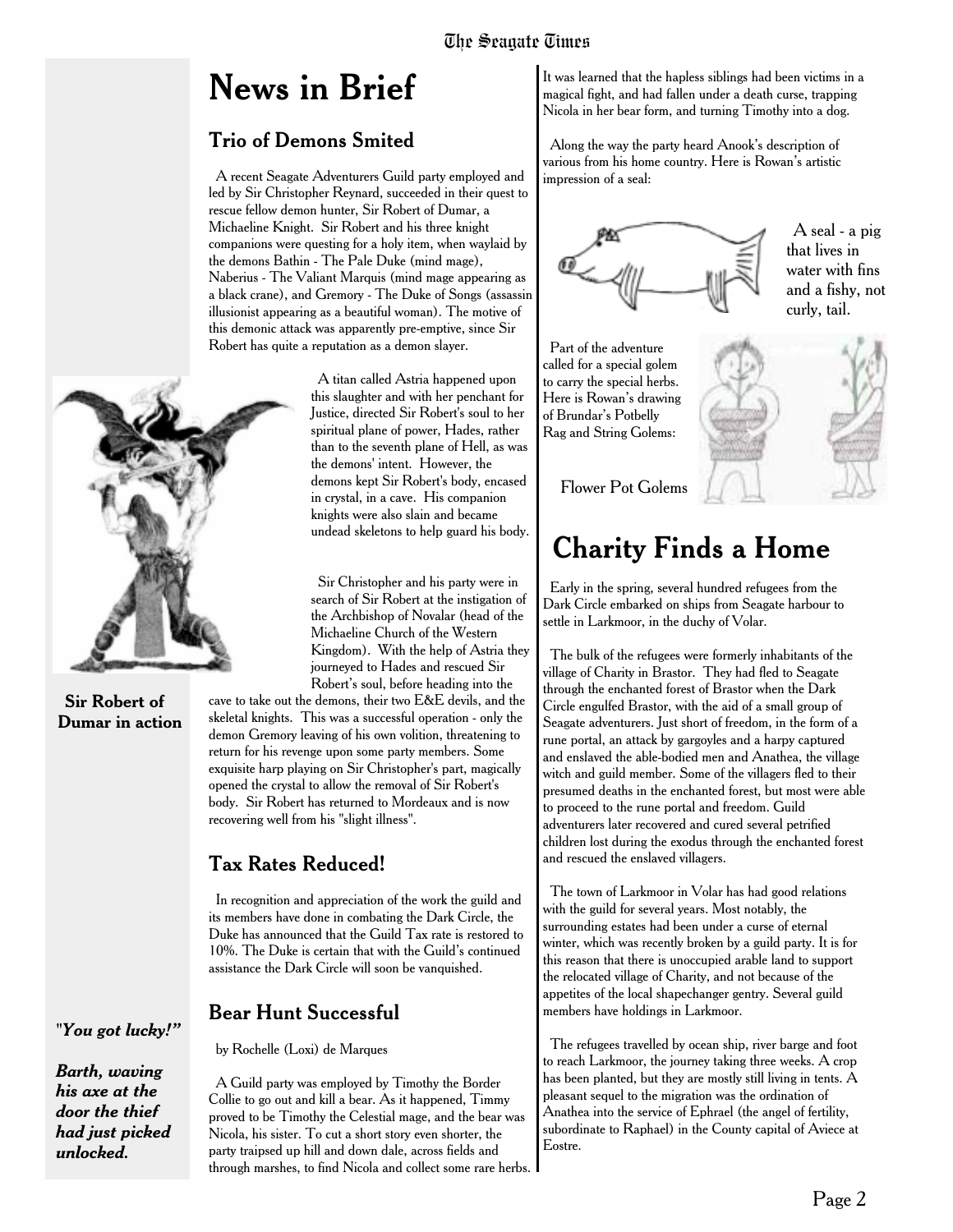## **Into the Dark Circle**

#### A Report by Ariel Glitterwing.

If it wasn't for the efforts of an intrepid group of Seagate Adventurers, I wouldn't be here to write this report. I had been tasked with the job of investigating conditions within the Dark Circle so, early in the month of Frost, I flew off to have a first hand look. I knew I had crossed the border when I felt a chill through my body but that soon passed.

I did check the local plant life, but discovered that the nectar and berries I sampled had some sort of taint in their taste. I suspect that any animals caught by adventurers would also not taste as well as those outside the Circle. I would recommend that any adventurers trying to live off the land should wash their catch thoroughly.

The landscape looked normal as I headed towards the Brastor Holdings, although the usual sounds of birds was absent, and I soon arrived in the vicinity of the small village of Cottingley, not far from Brastor itself. There was a faint hint of the smell of decay in the air but otherwise there was nothing unusual to the casual observer. There were still people in the village engaged in normal activities and farm animals in the fields. However, when I flew closer, I noticed that the people's movements looked slow, and there was a distinct lack of fresh cowpats in the field. When I got close enough to check auras, I discovered all the people and larger animals had been turned into zombies.

They could also see me, even though I was invisible. Within minutes I was under attack. Their behaviour was not mindless, as with normal zombies, and I suspected that they had some sort of group mind as their attack was rather co-ordinated. Even some large birds joined in the attack. I suspect their objective was to attack anything that came in the area in order to turn them into zombies serving the will of the power behind the Circle.

I was able to hold a few off with magic, such as Walls of Light and Bolt of Starfire, but I soon discovered these were tougher than the average zombie. They did take damage but it would need more firepower than I had to dispose of them. Some of them were able to get past my defence, including a coruscade, and I could feel part of my life force drained away by their touch. To make matters worse, at least one was a spellcaster, a wiccan to be precise. The most prudent course of action was to retreat, as fast as possible, as I could not take too many hits.

#### Amulets of Jasper

Allow the wearer to resist the draining powers of the Undead.

Now available at the Guild. Limited Supply. Price negotiable (at least 10,000 sp).



The undead crows proved to be a bit of a problem when I tried to fly off. Instead I was forced to hide in the branches of a willow tree near the river. That was when I noticed the ring of mushrooms near the trunk of a nearby, more ancient, tree. It was a faerie ring and the magic of it would hold the undead off, similar in effect to a wiccan amulet. That was my escape route. So, while avoiding the crows and using the last of my bolts to deter their attacks, I dived towards the ring. Once there, I hopped from mushroom to mushroom in a predetermined pattern then, when the pool formed in the centre of the ring, dived into it.

I found myself in a more vibrant landscape, near a river, under a willow tree, above an identical circle just as the portal closed. I was now on the plane of Lyoneese, one of the faerie planes, where it is forever autumn. I did contemplate waiting until night and attempting to sneak through the portal but vetoed that thought as I knew that Undead do not sleep. I suspected they would be keeping a watch. I also suspected undead owls. The only other portal I knew of from Lyoneese to Alusia lay far to the north in central Ranke. It would take several weeks for me to fly there, use the portal and return to Seagate.

I decided to scout the local area in order to find some food. While I was doing that I encountered some local pixies who, after I told my story, told me that there was a village of humans nearby and one of them may be able to assist. So I went to investigate and discovered the village of Nottingley.

I discovered from, Agatha Withey, the village wisewoman, and Namer, that here were the refugees from Cottingley, who had been willingly transplanted here by the intervention of the Daoene Sidhe from Tir Na Nog, in order to escape the Dark Circle. She told me to seek out the local witch, Esmerelda Beeswax, who could make an amulet that would help me get safely back through the circle.

*"Isilith's boat is quite like her - a bit bigger than expected, with a shallow draft, but very buoyant." Hagan, upon seeing her Caravel for the first time.*

#### **Ariel Glitterwing**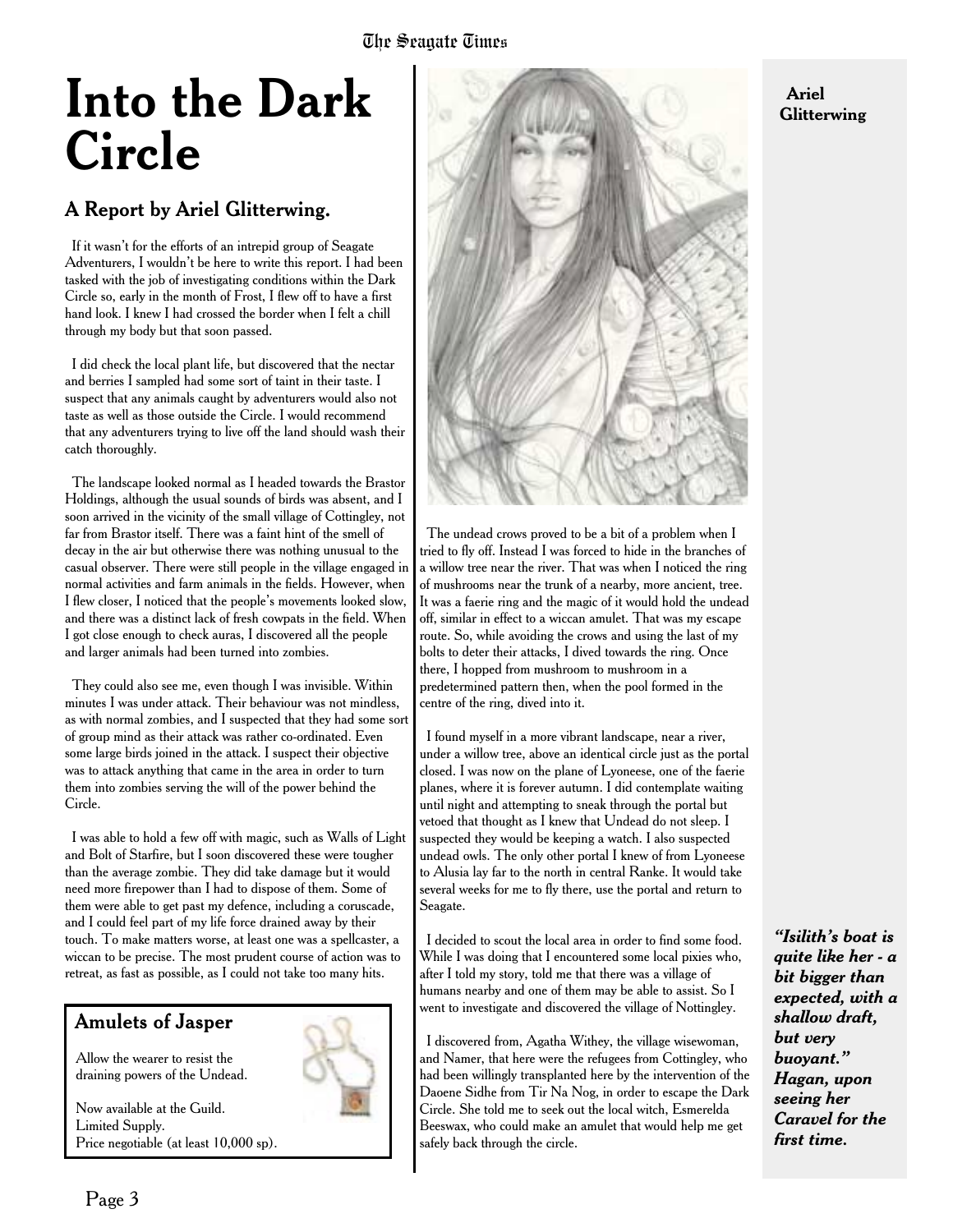*"Why do we want to cross this river anyway?" asked Drum.*

*"To get to the other side!" chorused the rest of the party.*

I found Esmerelda in a hut, on the outskirts of the village, surrounded by several beehives. The sound of buzzing was very prevalent. After explaining my problem, she said that she could produce an Amulet of Jasper which would protect from the draining effects of the undead. I had to go and collect the necessary ingredients.

So that was what I did. It proved to be a simple matter to gather some of the ingredients although it did involve a lot of flying about. However, when I was after one ingredient, I ran into serious trouble. I was after some Moon Ash, in a place called Caer Percival. After receiving directions from a group of blue skinned pixies I was on my way there when I was attacked by a human on a flying carpet. I later found out this was Garamond, an evil wizard who was part Binder, part E&E and part Mind mage. A magical battle resulted which resulted in me being captured, under a paralysation spell and taken to his lair. He had taken over part of Caer Percival which had been abandoned several centuries ago. Upon arrival in his laboratory I could see several fey creatures, all suspended in blocks of amber. I knew for certainty that I was about to join his collection. Since I was still paralysed, there was nothing I could do as I was arranged in a suitable pose and a ritual performed. As it progressed I was lifted an inch off the desk then I felt something hardening around me as I slipped into unconsciousness.

The next thing I remember was being suddenly awoken and feeling rather stiff. A guild party had arrived and was in the process of rescuing all the captives with the aid of a magical hammer of unbinding they had found. I had never been so glad to see anyone in my life. Unfortunately Garamond was currently out of the castle so we could not deal with him personally.

They had already gathered all the required ingredients so we headed straight back to Nottingley. Once there, the amulets were manufactured and, after spending some time training, we went back through the faerie ring and made our way back to Seagate.

My thanks go to the adventuring party that rescued me. They were: Daniel Alderson, Vanderhand le Vircourt, Sara Angelas, Quorash, Jacinth, Sharinalauralana Feyradbaneadour and Aqualina.



## **Terranova Report**

*This report from our Terranovan correspondent was delivered to the Times two weeks ago by an Elven courier en route from the Elven Isles to Alfheim.*

Puerto Damieno - 5 Blossom

Salutations to the good Adventurers of Seagate. I find that once again I must apologise for the tardiness of my missive.

After Don Pedro de Alvarado sailed aboard the Dona Silken for Seagate the day after Michalemas bearing my last report, I attempted to persuade General Juan Velazquez de Leon, Puerto Damieno's military governor, to send another ship to observe the Spawn. He initially demurred stating quite reasonably that with Alvarado gone he had insufficient ships remaining to both observe the Spawn and guarantee the safety of the port.

I passed a fairly uneventful Vintage at Puerto Damieno, visiting Ssalinass on occasion. The weather had begun to cool and we looked forward to a cheerful Samhain celebration, which has become something of a festival here. The native lizard folk celebrate the day with dancing and rituals and are lead in their festivities by their pagan priests dressed as skeletons and adorned with feathers. They and the townsfolk intermingle more at this time than any other, and it seem the saurians have gained a taste for good Alusian beer, for which they trade a fiery liquid made from local plants — a trade that seems to suit the Destinians well.

Samhain was made even more joyous by the arrival of three new frigates from the Destinian yards to the north, under the command of Don Alonso Diego Rodriguez y Narvaez de Santiago, a young cousin of the Destinian Governor who briefly held Terranova whilst Pizzaro was in exile. With the arrival of three new ships General Leon agreed to allow Captain Bernal de la Vega and the Dona Elvira set sail for deep ocean. Also with Samhain came the first sign of the odd glow in the east after sunset, a glow whose cause I suspected immediately.

It took nearly two weeks to fully prepare and provision the Dona Elvira and three more for us to sail back to the last position of the Spawn's city-ship by way of Puerto Bozo. The Spawn ship and its circle of insectoid hives were where we had left them and the tremendous glow at night made finding them trivial for our navigator. We held position as far away as we could and still observe them through spyglasses. A week later, on midwinter solstice, we had cause to wish that we had kept an even greater distance.

At noon on the solstice, as the sun stood directly overhead, a terrifying and amazing event occurred. A shaft of incandescent light fell from the sun to pierce the centre of the Spawn's toroid city. The effect was ruinous. Our navigator and two other sailors who had been observing with the spyglasses had their sight burnt away, and all of us were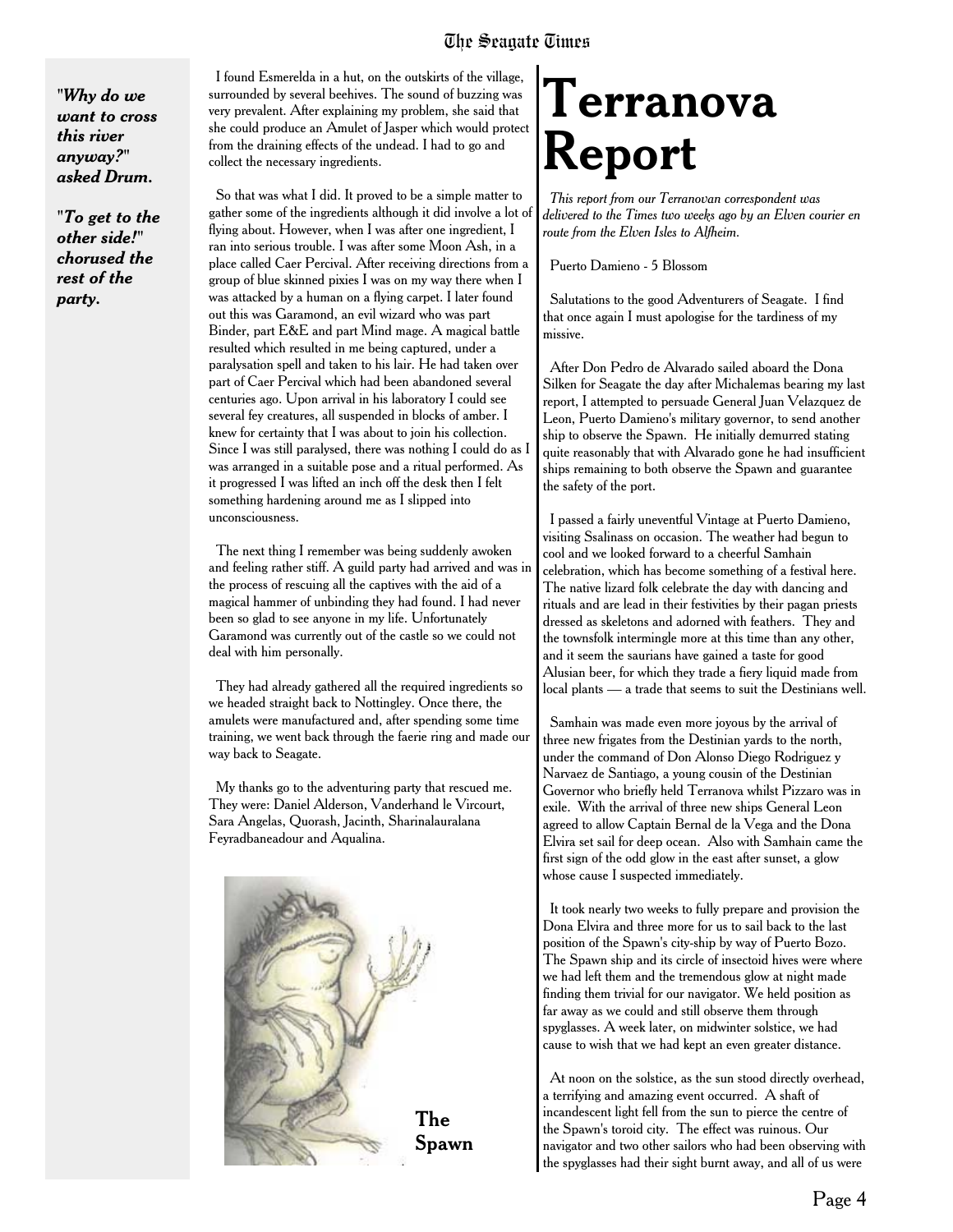blinded for many minutes. The heat was unbearable and we could feel our clothes smouldering and flesh baking but could see nothing but whiteness. We scrambled blindly for the interior of the ship and there in the spaces that are normally so dark slowly recovered our vision. Even inside, the heat was choking and the lighting was as midday on white sand. The heat and light seemed to last an eternity before it finally ended and with a great clap of thunder plunged us into virtual darkness; only later were we to determine that the sun had held its touch upon our world for nearly three hours.

Emerging from below decks we found our sails and rigging still aflame, and the decks scorched and blackened. We turned our gaze back towards the Spawn city, expecting it destroyed and were dismayed to see that whatever terrible ritual had called the sun must have also protected them from its wrath. Their insectoid allies had not been so lucky however and where the vast hive ships had floated we could see that several were only charred wrecks and the others were badly damaged. Captain de la Vega ordered us to make for port, but first the crew had to attempt to re-rig and repair the ship as best they could and it was nearly a week before we were able to even limp westwards.

Five days later there was a great rumbling from the east and a swell raced past us heading for land. Much as my curiosity was peaked we were in no shape to investigate and continued our slow journey home. Three days later the cause of this disturbance became hideously apparent as a vast shape appeared in the east. So large was the shape that at first we could only believe that it was a new landmass, driven from the ocean's floor by the upheaval, and seen in the extreme distance, but against all reason the shape drew closer and as we made out more detail it became obvious that it was the Spawn city, now perched atop a motile island five or more miles in length. Closer still it came to our sorely damaged vessel. The crew began to panic as new features, unlike those seen on any natural island, became apparent. Coiling and thrashing limbs of immense size projected from the front of the gargantuan shape, and then a lambent eye, more than twice the length of our ship in width, opened and gazed at us. My feeling of terror at this goes beyond words and I will leave it to your own imaginations, dear friends. Suffice to say, I was not the only one who cried out at that sight.

The behemoth surged past us without a second glance, and came so close that we could see the vile spawn priests staring down at us from their city atop the creature's back. Our poor vessel was thrown about like a cork and, as the roiling wake came upon us, the Dona Elvira foundered. We cast off the boats and as the great and unearthly bulk disappeared towards the west we began our long voyage back to Puerto Bozo.

It took us the best part of two weeks to make land, and where the creature is now I cannot say. It seems inconceivable that something so vast could disappear but there have been no sightings that I know of since our initial encounter, and although I would dearly love to know to where it has gone and to what purpose the Spawn plan to put it, I also pray to all of the Powers of Light that I may never encounter it again.

I remain, Henri Stanleigh. Seagate Times Special Correspondent.

### **The Adventurer's Guide**

#### Tips for success

Always have a plan.

Even a bad plan is better than no plan.

Be prepared to change the plan.

Better still, have a back-up plan.

Even better, have several back-up plans.

You may not be able to cover every eventuality, but be prepared for your Enchanter to backfire his Quickness spell.

Never, ever let the Elf go wandering off to investigate the booze barrels by herself.

Always keep an eye on the other exit.

Never let the Enchanter loose in the monastery at night.

If the Witch is prone to Backfires, insist that she consult the party leader before casting any spells whatsoever.

## **Starflower's Bestiary**

#### Malice and Mischief

A Guild to Imps and Pixies

Imps and pixies are the most common types of small winged humanoids an adventurer is likely to encounter, and with all due respect to our Chief Reporter, both species represent trouble. Imps are pure malice, miniature devils with bad attitudes. Pixies are small faerie folk, and in the wild at least, are noted for their warped sense of humour. Certainly they are cute, but that doesn't make them safe. Remember, twoyear-old humans are cute, but can create inconvenience out of all proportion to their size.

Imps are ugly little monsters, unpleasant enough in appearance to send the weak-willed quaking in fear. They are perhaps three to four feet in high, though it is often hard to judge, since they tend to adopt a half-crouched posture, perhaps in an attempt at menace. An imp's skin is leathery, giving it some degree of natural armour, and its wings resemble those of bats. However, unlike the bat, the imp has four limbs in addition to its wings, presumably resulting in a complex skeletal structure akin to that of dragons. We cannot confirm this however, since no imp skeleton has ever been presented to us for examination. It appears that they have an annoying habit of vanishing when adventurers have finished with them. Imps are not native to this plane, and cannot be truly killed here. Instead they are simply banished, back to their native infernal depths.



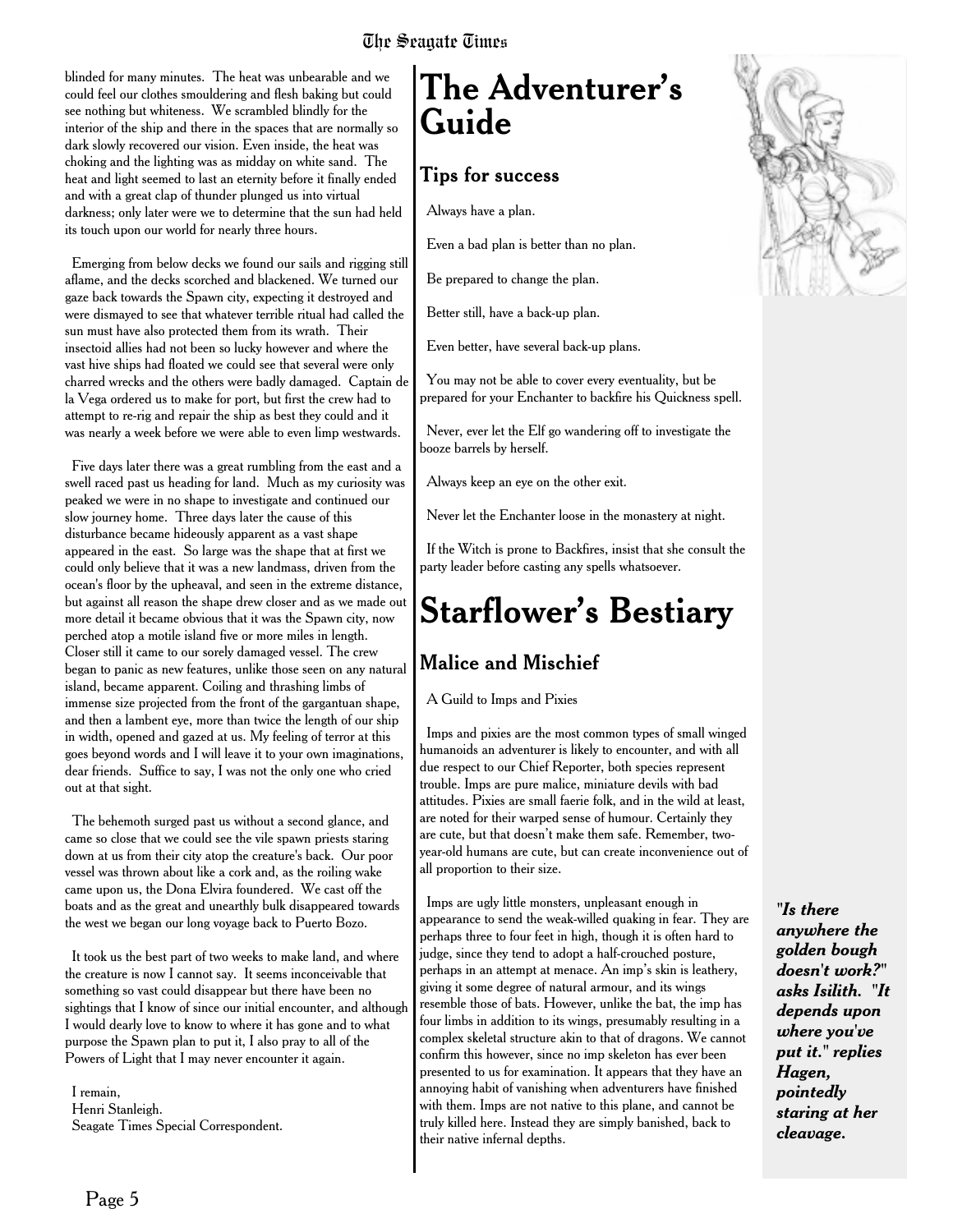*"No wonder she's intelligent - she's a Mind Mage." Starflower (of Loxi)*

Most imps are red in colour, although blue, green or purple specimens have been reported. They have yellow eyes, flecked with silver, and prominent teeth, which are metallic in appearance, like tarnished silver. Their hellish taskmasters must have a firm belief in healthy exercise, since imps are muscular little beasts, although decidedly potbellied. Imps are strong for their size, stronger than the average human, so close combat with an imp is ill-advised. Their natural weapons include their horns, with which they may demonstrate considerable skill, and their barbed tails. Watch out for those tails. They are equipped with a nasty sting, delivering a powerful poison. This is another good reason to avoid getting too close to an imp.

Imps have access to all the magic of a single College at a low level. No imp has ever been reported casting spells from an Entity College however, and they have been frequently observed to backfire their own spells. Imps are most dangerous when their College is one with damage spells having high chances of spell success, such Fire or Earth.



#### Imps are malicious - and horny!

The most effective way to combat imps is to banish them. However, this is not always possible since few imps are actually summoned here. Most are sent to this plane by their demonic masters, usually to become companions to evil mages. When you come across an imp, be sure to look out for its friend. Not that imps make the best of comrades. They are unreliable, unhelpful, and have a malicious sense of humour. Mind mages who have encountered imps have advised us that imps appear to have a high willpower, higher than humans can achieve, with the result that not only do imps often resist magic, but the Mind Mages tended to backfire their spells. The only reliable way to get rid of imps is to hit them repeatedly and often with magic or with silvered weapons. And we do recommend getting rid of them. Imps are nothing but evil pests, an alien scourge unwanted by any sane person. Never try to negotiate with an imp.

*Arwen: "As per usual the scribe never knows what is going on"*

Pixies, on the other hand, may be considered pests by some adventurers, but in fact they can be useful sources of information, and quite helpful if treated kindly and with good humour. A sense of the absurd is a necessity when dealing with pixies, or their innate mischief will send you crazy. However, I should not generalise. Pixies are a far more varied species than imps, in both physical appearance and temperament.

Pixies tend to be short humanoids, generally around two feet in height, and delicate of form and feature. Their wings are translucent, often colourless, and reminiscent of insect wings, most often butterflies or moths, and just as diverse. Their pointed ears and almond shaped eyes are typical of faerie folk, of which pixies are one of the smaller species. Skin colour varies tremendously in pixies. Shades of beige and brown are the most common, especially nut brown, but russet, ochre and even blue-skinned pixies have been reported. Unlike imps, pixies are usually encountered clothed, choosing simple loose styles in woodland colours, often employing natural materials. They may even wear leather armour, especially when they go to war in defence of their homes.

Pixies are native to this plane, and are usually found in woodland areas, most commonly where mana levels are unusually high. It is likely that their species originated on the faerie planes, and that they find high mana levels comfortable. Certainly pixies avoid cities and towns, places where high levels of human habitation disrupts the free flow of mana. They are highly magical creatures, naturally invisible even in combat, and have considerable powers of confusion and illusion. They can also counter most magics, and read the intent of those they encounter. Pixies do these things by virtue of their inborn magic, and as a result can generate effects more subtle and complex than any crude spell-casting. They pay for this through their extreme vulnerability to cold iron, which causes pixies intense pain and physical damage through mere contact.

Pixies can be highly skilled in those crafts which relate to the woodland environment, especially rangering and herbalism. They may also use light weapons, typically small daggers and bows. Pixie arrows may do little damage, but they are frequently magical, sending their victims to sleep, or causing amnesia.

The best way to deal with pixies is with diplomacy, respect, and good humour. Their pranks serve both as an expression of their creativity, and a means of eliciting a response from those they encounter, allowing them to more accurately determine motivations and attitudes. Remember that pixies despise the greedy and the miserly; and will attack evil creatures on sight. Should the adventurer be circumspect when meeting pixies, and be prepared to laugh along with the little folk, they will respond with generosity, a ready smile, and willingness to help in a just cause.



Pixies are playful pranksters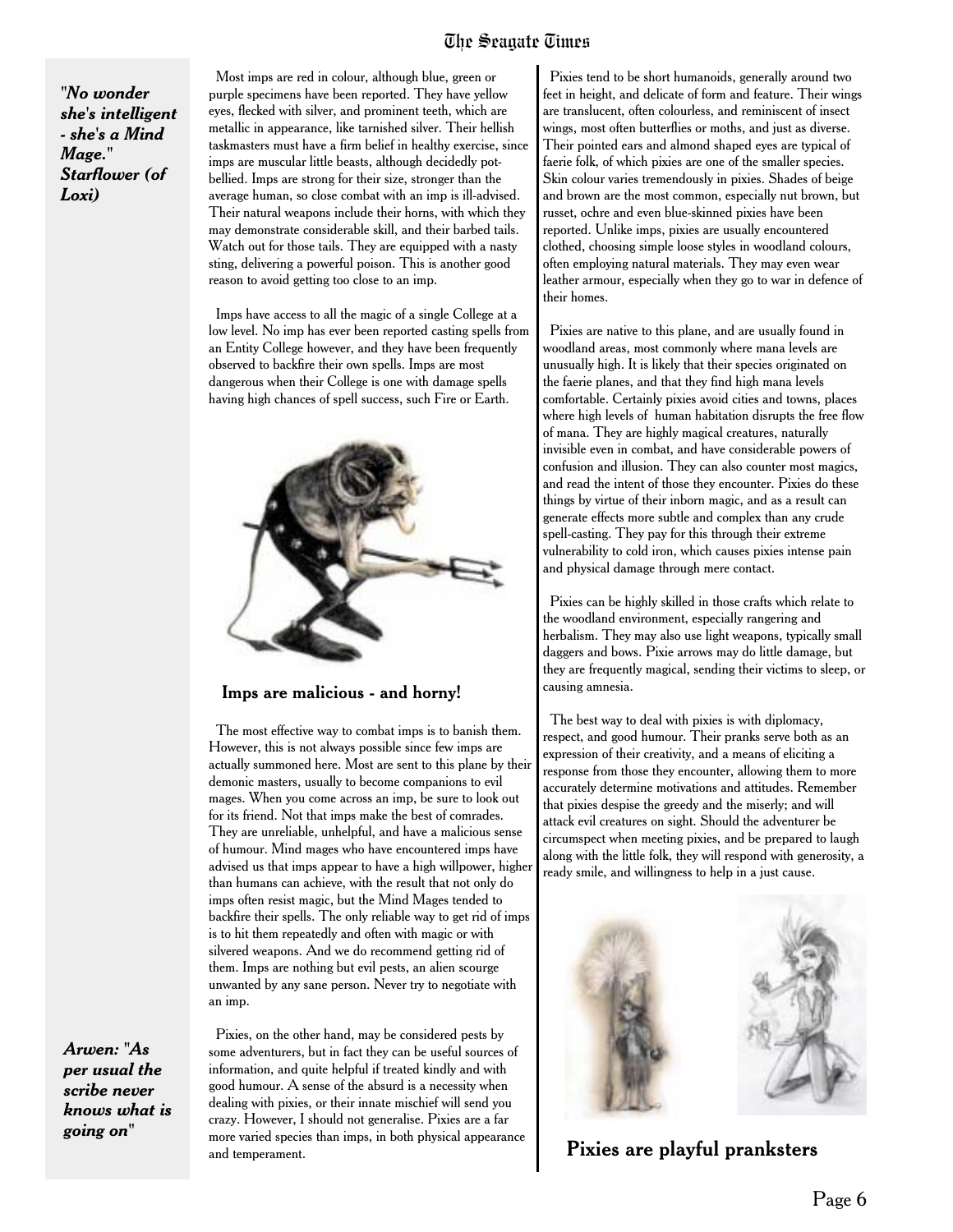## **The Puzzle Column**

### Brigetta's Riddles

It can be said: To be gold is to be good, To be stone is to be nothing, To be glass is to be fragile, To be cold is to be cruel, Unmetaphored, what am I?

I am a wonderful help to women, The hope of something to come. I harm No citizen except my slayer. Rooted I stand on a high bed. I am shaggy below. Sometimes the beautiful Peasant's daughter, an eager-armed, Proud woman grabs my body, Rushes my red skin, holds my hard, Claims my head. The curly-haired Woman who catches me fast will feel Our meeting. Her eye will be wet.



#### Witches' Brews

Five Knights of the Order of Saint Timorous each visited a goodwitch to purchase a potion to assist them in their knightly errantry. From the information given below, can you determine which wise woman each cowardly cavalier consulted, and discover the form and purpose of the preparation each purchased?

Sir Spyneless de Feete was given the dragon-repellant, which was not in liquid form.

Sir Poltroon à Ghaste visited Artful Agatha and she sold him a preparation the effects of which he would personally experience.

Wild Winnie prepared the potion.

The powerful powder was reputed to turn ogres into toads; it was not offered to Sir Timid de Shayke, nor was it supplied by Sly Sally.

Sir Sorely  $\hat{a}$  Frayde went on the pill; the elixir did not confer invisibility.

Crazy Kate's prescription was designed to strengthen the taker's sword-arm in battle.

Sir Coward de Custarde was seeking Dutch Courage; Mad Matilda did not direct her visitor to rub on a balm.

#### Get Some Fire Power!

Fire College Invested Items: Dragonflames Rk 10 Weapon of Flames Rk 10

Also Rank 8 Weapons - get them silvered and invested to crisp those nasty undead!

Prices negotiable. Please contact Flamis at the Guild.

#### Water College Potions for Sale

Waters of Healing Rk 10 - 500 sp

Waters of Strength Rk 10 - 1000 sp



Please contact Aqualina at the Guild.

#### Wiccan Amulets for Sale

Amulets of Luck - increase defence and magic resistance. Amulets of Jade - hold undead at bay.

Amulets of Carbuncle

- reduce damage from poison



Restorative potions also available.

Please contact Thom at the Guild.

#### What's Hot

Pixies

Faerie Circles

Backfires resulting in Bizarre Hairstyles

Ducal Guards

Repeating Crossbows & Magical Warhammers

Checking your magical items before going out adventuring.



#### What's Not

Imps

Dark Circles

Backfires resulting in Amnesia

Beggar Mobs

Forgetting to buy Silvered Arrows

Forgetting that you own the very item to solve the problem.



*"We get paid to get into trouble and kill people." - a certain Guild member who shal not be named.*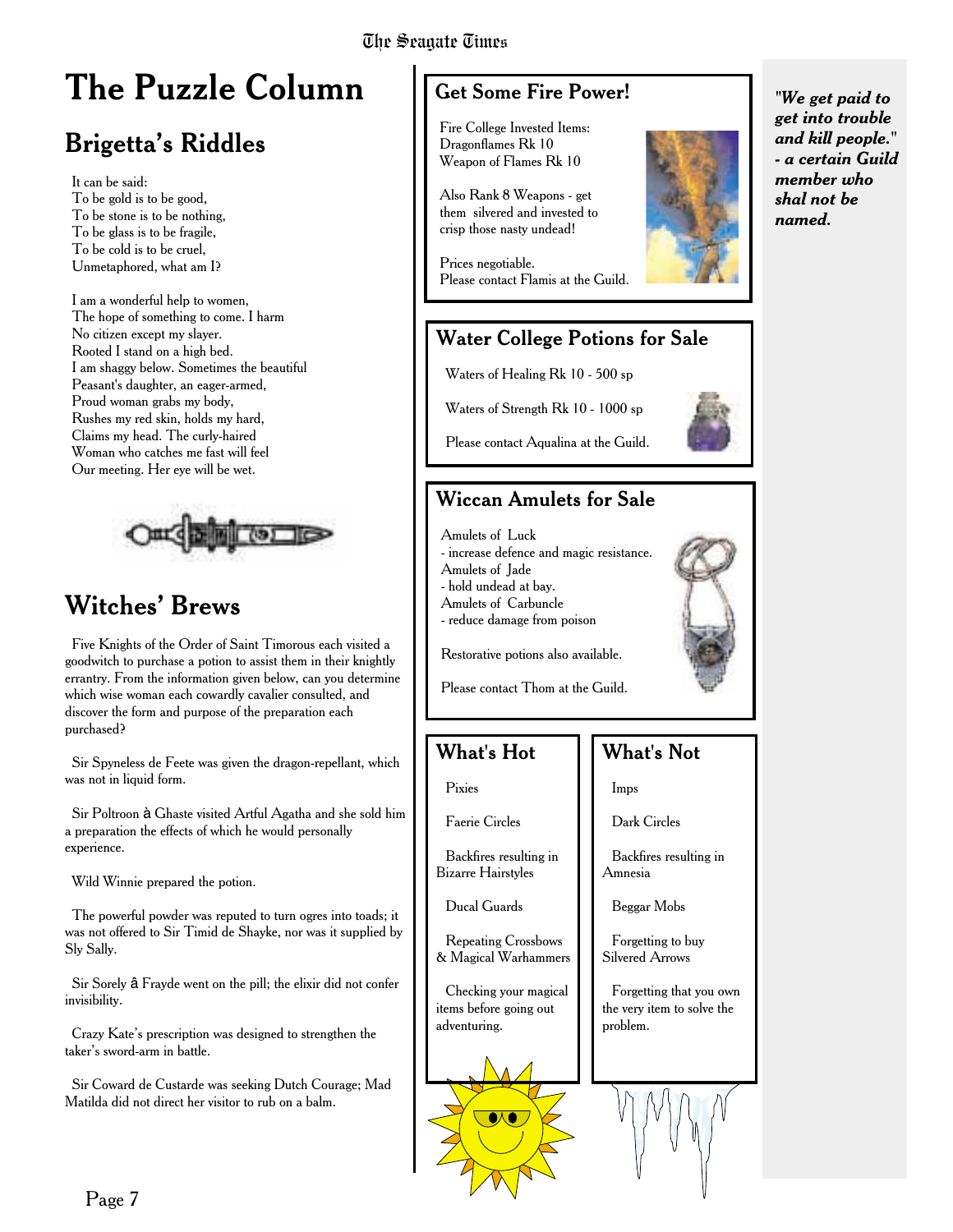## **The Rumour Mill**



#### Kinky...

We hear that one guild party allowed Cyan the Pimp to organise female party members and the dwarf into presenting a strip show for party funds. Said performance was to include the use of broomsticks, whips and snakes.

He was heard to utter after the morality of the situation was questioned: "Well, they are just another commodity to be sold."

#### Those dizzy elves...

Are all elves confused over the high holidays that humans celebrate? Or is it just the greater nobs? We quote Princess Isilith on the subject: "Candlemansa, that's the party we just had wasn't it? I wondered why there was all those candles. It's all coming back to me now, and Beltane, that's the party with all the bells isn't it?"

#### He's Ba-ack...

We are informed that Darien, acolyte of the Church of the One-Horned God, has returned from his wanderings of the last few years. He has been seen distributing the Church's religious pamphlets (or dirty drawings, as they are frequently referred to by the less zealous) around Seagate.

He wears his symbol of office (a six inch long ceramic cylinder) on a strap around his neck as he preaches. It has come to Darien's notice that there has been more-than-usual amounts of trouble from undead, and he informed our reporter that he wants to 'go out and smite some' (said while brandishing the aforementioned phallic object).

#### Some like it hot...

Now we all know that Starflower is more than a bit perverse. Anyone who gets her kicks from wearing tight black leather armour while wielding whips and waving sharp pointy objects in the general direction of the opposite sex just isn't normal. But we hadn't considered the effect that these habits might have on her bed partner, until an adventuring party reported this statement from her husband, Brightflare: "I get my jollies from clenching a greek fire grenado between my thighs. I like it sticky".

You have to wonder, gentle readers, you really do. Especially since Brightflare IS a fire mage...

## **Letter to the Editors**

#### Dear Sirs,

What is the city of Seagate coming to? Recently, my husband Basalic and I had occasion to visit the Mechanician's Guild on the outskirts of New Seagate (I was in the process of developing my new repeating crossbows). Since the distance was not far, we decided to walk. Guild Security advised us to go armed and armoured, which we did, but we were not prepared for what eventuated.

As soon as we crossed the river, we were accosted by what seemed like a horde of beggars demanding alms. We refused, reminding them that food parcels are available from our farm gate at dawn each Duesday. They persisted and, in exasperation, my husband threw a coin into the crowd some yards away from us. This, he told me later, is common practice in the City of Greyhawk where begging is almost a lifestyle for some. The beggars there would take the coin, and then leave you alone. Not so here in Seagate. Throwing the coin acted as a cue for a mob attack. As we laid about us with staff and mailed fist, fearing for our lives, our persons were violated by pickpockets, attempting to steal our purses and any other valuables. Beware of those cutpurses who try to cut the thongs of your amulets at the rear, so that they might fall to the ground.

We wish to publicly thank the Duke's Guard whose timely arrival quickly dispersed the mob, and warn our fellow Guild members that Seagate is not the safe place that we sometimes assume it to be.

Lady Flamis (Felicity de Valiante)

### **The Last Word**

The editors would like to express their grateful thanks to all contributors to this season's issue of the Seagate Times. We remind you that we reserve

the right to edit all contributions and to determine what shall and shall not appear in print. Please note that opinions appearing in this document are not necessarily those of the editors or staff of the Seagate Times.



T'ana Silverwind, Editor in Chief, Seagate Times

Glitterwing Stargazer, Chief Reporter and Astrologer

| Contacts:        |                         |
|------------------|-------------------------|
| T'ana Silverwind | Jacqui Smith (275-3080) |
| Flamis           | flamis@ihug.co.nz       |
| Aqualina         | Keith Smith (275-3080)  |
|                  | Phaeton@ihug.co.nz      |
| Thom             | julia@drewnz.co.nz      |
|                  |                         |

*Brightflare: "I may not be a courtier, but I can be polite."*

*Arwen: "Yeah, right, that coming from a fire mage".*

*Did anyone tell Arwen that insulting an entire College of hot-tempered mages is a bad idea?*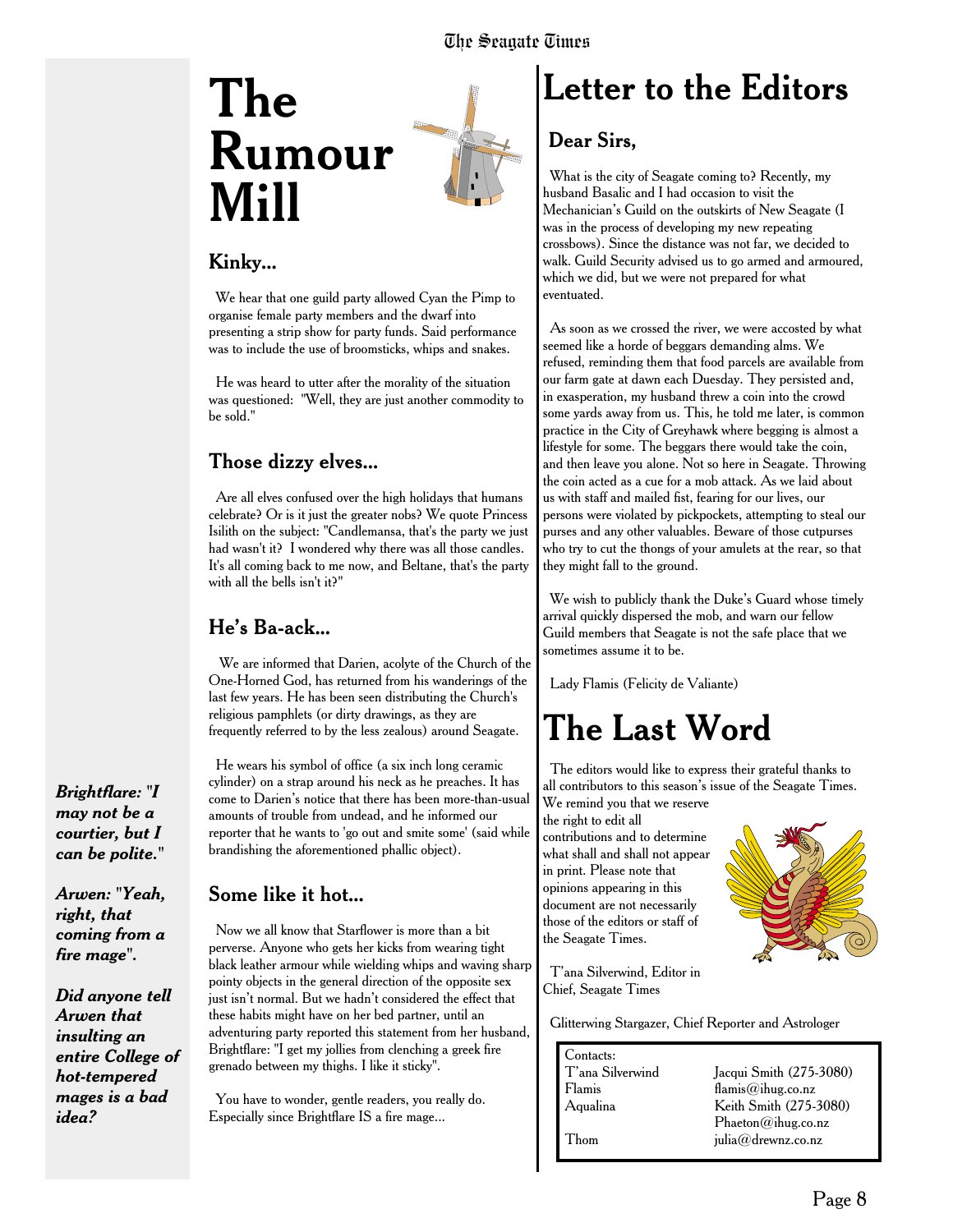